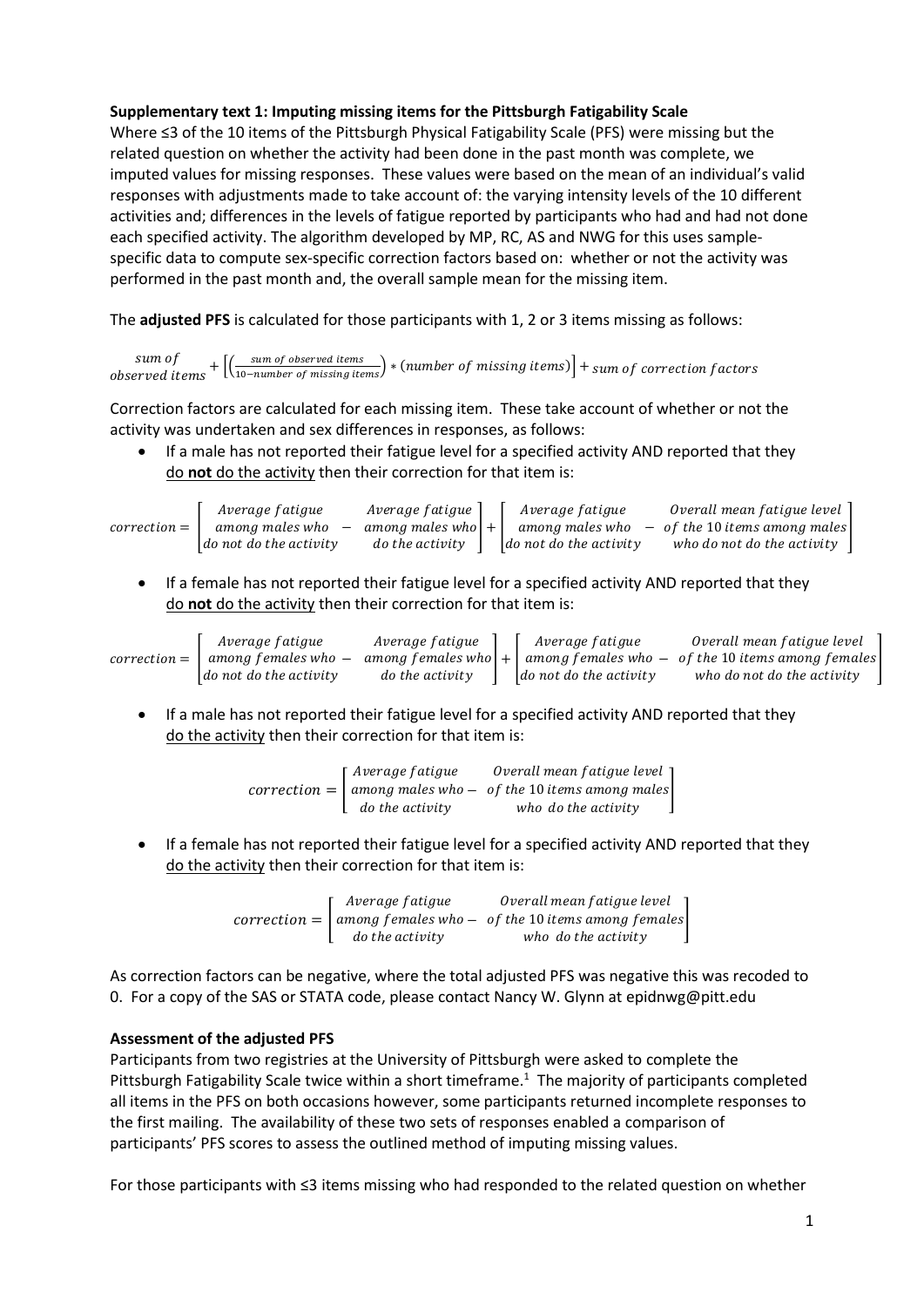the activity had been done in the past month at mailing 1, adjusted PFS scores were calculated using the imputation algorithm above. Two sets of comparisons were then undertaken by NWG, AS, Robert Boudreau and Megan Marron at the University of Pittsburgh:

1) Using data from the first mailing, the average PFS scores in the sample with complete data (N=681) was compared with average PFS scores in the sample which also included those who had an adjusted PFS score (N=681+112=793). Results showed that inclusion of those with adjusted scores did not alter the distribution of the PFS (Table A).

**Table A:** PFS scores from mailing 1 among sample with complete data only and among sample that also includes those with adjusted scores

|                                      |                  | N   | Mean $(SD)$ | Median (IQR)     | $n$ (%) with adjusted<br>$PFS \geq 15$ |
|--------------------------------------|------------------|-----|-------------|------------------|----------------------------------------|
| Complete data:                       |                  |     |             |                  |                                        |
|                                      | All participants | 681 | 16.0(9.3)   | 15.0(9.00, 22.0) | 362 (53.2%)                            |
|                                      | Males            | 290 | 14.0(9.0)   | 12.0(7.00, 20.0) | 127 (43.8%)                            |
|                                      | Females          | 391 | 17.6(9.3)   | 17.0(11.0, 24.0) | $235(60.1\%)$                          |
| Complete data or adjusted PFS score: |                  |     |             |                  |                                        |
|                                      | All participants | 793 | 16.0(9.3)   | 15.0(8.65, 22.0) | 412 (52.0%)                            |
|                                      | Males            | 337 | 14.0(8.9)   | 12.0(7.00, 20.0) | 145 (43.0%)                            |
|                                      | Females          | 456 | 17.4(9.4)   | 16.0(10.0, 24.0) | 267 (58.6%)                            |

2) The PFS scores from the two mailings were then compared in: the sample with an adjusted score at the first mailing who had provided a complete response to the second mailing within 30 days (N=77); the sample who had provided complete responses to both mailings within 30 days (N=364). Differences between the PFS scores among the sample with adjusted PFS scores at mailing 1 and complete PFS scores at mailing 2 were minimal and were marginally smaller than those among the sample with complete PFS scores at both mailings (Table B).

**Table B:** Comparison of PFS scores from mailings 1 and 2 (completed within 30 days) among sample with: 1) adjusted PFS scores at mailing 1 and complete PFS scores at mailing 2; 2) complete PFS scores at both mailings

|                                                                                         | Mean (SD) Median<br>Range<br>$n$ (%) PFS $\geq$ 15 |                        |                                         |  |
|-----------------------------------------------------------------------------------------|----------------------------------------------------|------------------------|-----------------------------------------|--|
|                                                                                         | PFS from                                           | PFS from               | Difference in PFS:                      |  |
|                                                                                         | $1st$ mailing                                      | $2nd$ mailing          | $2nd$ mailing – 1 <sup>st</sup> mailing |  |
| Adjusted PFS at 1 <sup>st</sup> mailing AND<br>complete PFS at 2 <sup>nd</sup> mailing: |                                                    |                        |                                         |  |
| All participants (n=77)                                                                 | 14.4 $(8.2)$ Med=13.7                              | 15.7 $(9.3)$ Med=14    | $1.3(5.6)$ Med=0.5                      |  |
|                                                                                         | Range: 0, 33.1                                     | Range: 0, 41           | Range: -13.01, 13.7                     |  |
|                                                                                         | 32 (41.6%)                                         | 37 (48.1%)             | $5(6.5\%)$                              |  |
| Males $(n=35)$                                                                          | 13.1 $(8.0)$ Med=11.9                              | 14.2 $(8.0)$ Med=14    | 1.1 $(5.7)$ Med=0.2                     |  |
|                                                                                         | Range: 0, 31.4                                     | Range: 0, 36           | Range: -9.21, 13.7                      |  |
|                                                                                         | 12 (34.3%)                                         | 15 (42.9%)             | $3(8.6\%)$                              |  |
| Females $(n=42)$                                                                        | 15.5 $(8.3)$ Med=14.7                              | 17.0 $(10.2)$ Med=17.5 | $1.5(5.6)$ Med=1.4                      |  |
|                                                                                         | Range: 0, 33.1                                     | Range: 2, 41           | Range: -13.01, 12.6                     |  |
|                                                                                         | 20 (47.6%)                                         | 22 (52.4%)             | $2(4.8\%)$                              |  |
| <b>Complete PFS at both mailings:</b>                                                   |                                                    |                        |                                         |  |
| All participants (n=364)                                                                | 15.8 $(9.5)$ Med=15                                | 17.7 $(9.4)$ Med=18    | 1.8 $(4.6)$ Med=2.0                     |  |
|                                                                                         | Range: 0, 45                                       | Range: 0, 46           | Range: -14, 17                          |  |
|                                                                                         | 189 (51.9%)                                        | 220 (60.4%)            | 31 (8.5%)                               |  |
| Males $(n=156)$                                                                         | 14.9 $(9.8)$ Med=13                                | 16.4 $(9.3)$ Med=16    | $1.5(4.8)$ Med= $1.0$                   |  |
|                                                                                         | Range: 0, 42                                       | Range: 0, 46           | Range: -8, 17                           |  |
|                                                                                         | 75 (48.1%)                                         | 87 (55.8%)             | 12 (7.7%)                               |  |
| Females $(n=208)$                                                                       | 16.5 $(9.2)$ Med=16                                | 18.6 $(9.4)$ Med=19    | $2.0(4.5)$ Med=2                        |  |
|                                                                                         | Range: 0, 45                                       | Range: 0, 44           | Range: -14, 15                          |  |
|                                                                                         | 114 (54.8%)                                        | 133 (63.9%)            | $19(9.1\%)$                             |  |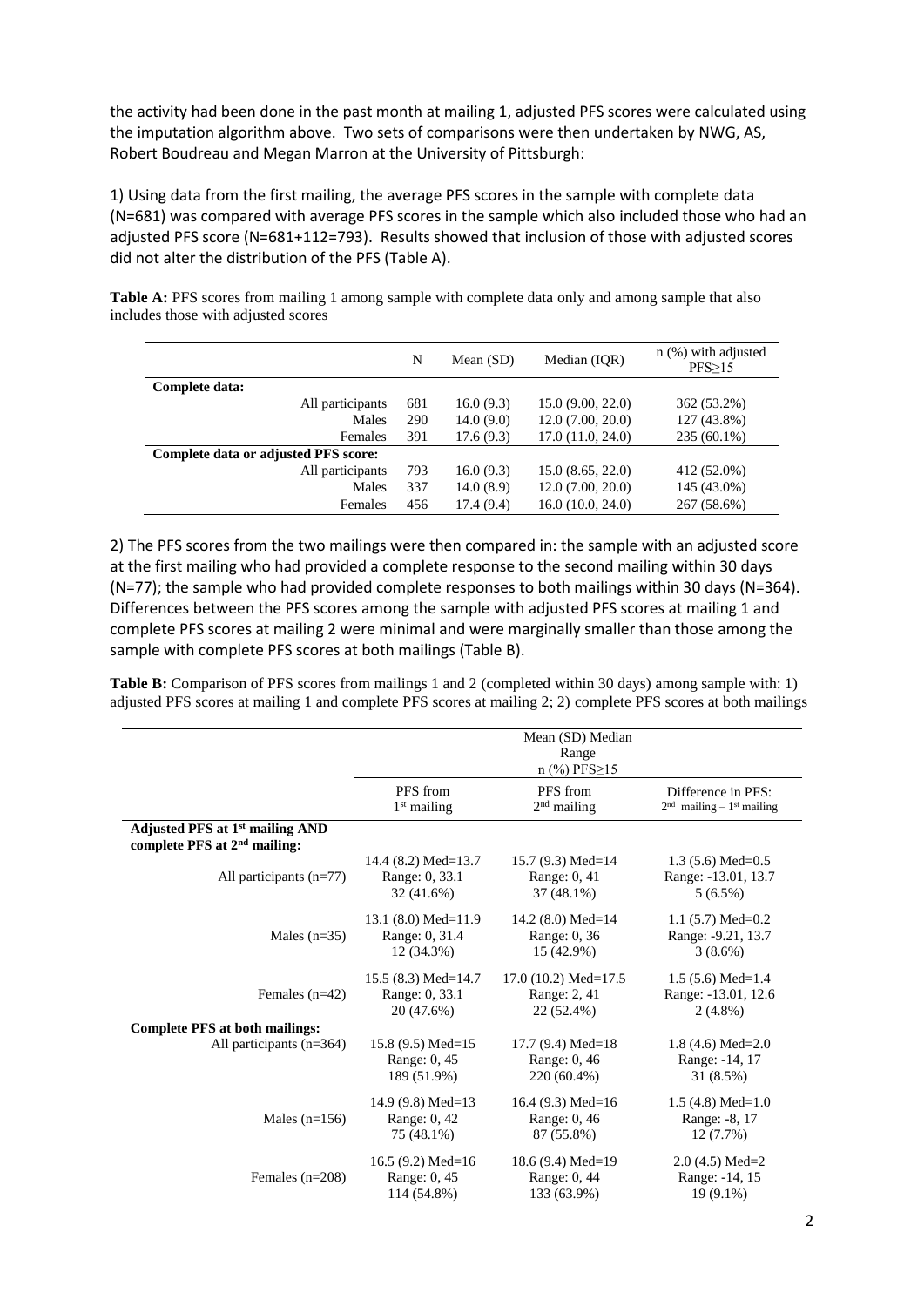(1) Glynn NW, Santanasto AJ, Simonsick EM, Boudreau RM, Beach SR, Schulz R et al. The Pittsburgh Fatigability scale for older adults: development and validation. *J Am Geriatr Soc* 2015; 63(1):130-135.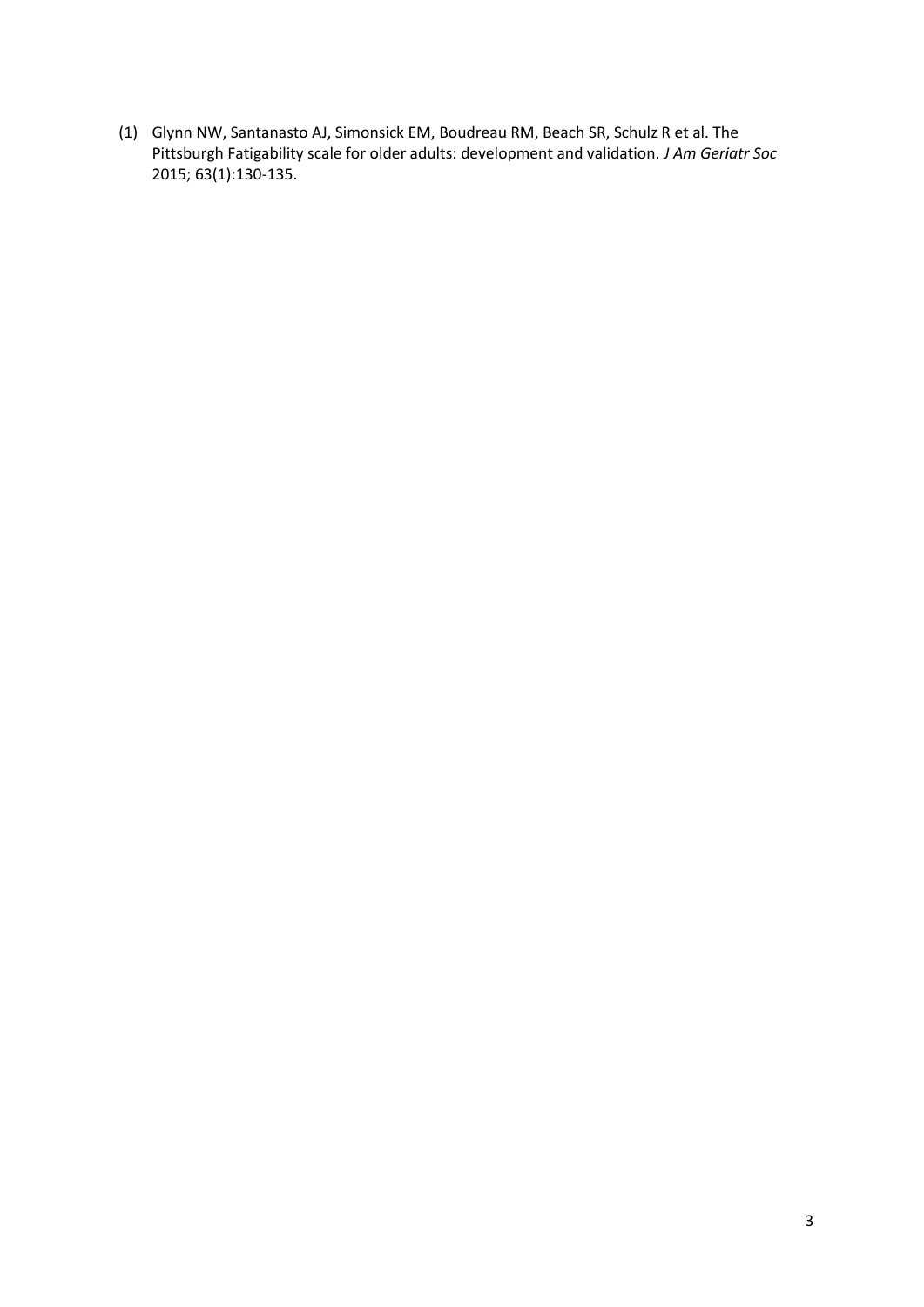**Supplementary Table 1: Associations of BMI, CRP and IL-6 at age 60-64 with Pittsburgh Physical Fatigability Scale (PFS) scores at age 68 with separate adjustments for different groups of covariates (N=1580)**

|                       | Difference in mean PFS score at age 68 (95% CI) |                      |                      |                           |                      |                      |                              |                             |
|-----------------------|-------------------------------------------------|----------------------|----------------------|---------------------------|----------------------|----------------------|------------------------------|-----------------------------|
| <b>Model adjusted</b> |                                                 | BMI                  | <b>CRP</b>           | $IL-6$                    | behavioural risk     | mental health        | physical health              | socioeconomic               |
| for sex and:          |                                                 |                      |                      |                           | factors              |                      |                              | position                    |
| <b>BMI</b>            |                                                 |                      |                      |                           |                      |                      |                              |                             |
| Underweight           | 4.43 (1.37, 7.50)                               | n/a                  | 4.41 (1.35, 7.46)    | 4.49 (1.48, 7.51)         | 4.34 (1.34, 7.34)    | 4.15(1.14, 7.16)     | 3.90 (0.94, 6.85)            | 4.44 (1.40, 7.48)           |
| Normal weight         | 0                                               |                      | $\Omega$             | 0                         | 0                    | 0                    |                              | 0                           |
| Overweight            | 1.33(0.27, 2.39)                                |                      | 1.14(0.08, 2.21)     | $0.96$ (-0.09, 2.01)      | 1.08(0.04, 2.13)     | 1.37(0.33, 2.42)     | $0.75$ (-0.28, 1.78)         | 1.21(0.15, 2.27)            |
| Obese                 | 4.12 (2.93, 5.30)                               |                      | 3.65 (2.41, 4.88)    | 2.95(1.74, 4.17)          | 3.77 (2.60, 4.93)    | 3.98 (2.82, 5.15)    | 2.75(1.57, 3.92)             | 3.85 (2.67, 5.04)           |
| CRP (mg/l)            |                                                 |                      |                      |                           |                      |                      |                              |                             |
| < 1.00                | $\Omega$                                        | <sup>0</sup>         | n/a                  | 0                         |                      |                      |                              | 0                           |
| $1.00 - 3.00$         | $0.50$ (-0.62, 1.62)                            | $0.20$ (-0.91, 1.32) |                      | $-0.09$ $(-1.20, 1.03)$   | $0.35$ (-0.75, 1.45) | $0.77$ (-0.33, 1.87) | $0.27$ (-0.81, 1.35)         | $0.42$ (-0.69, 1.54)        |
| $3.01 - 10.00$        | 2.63(1.38, 3.89)                                | 1.68(0.39, 2.97)     |                      | $1.04$ (-0.26, 2.35)      | 2.23(0.99, 3.47)     | 2.97(1.73, 4.20)     | 1.90(0.69, 3.12)             | 2.34 (1.08, 3.59)           |
| >10.00                | $1.43$ (-0.71, 3.57)                            | $0.48$ (-1.66, 2.62) |                      | $-0.74$ ( $-2.99$ , 1.52) | $0.90$ (-1.20, 3.00) | $1.46$ (-0.63, 3.56) | $-0.02$ ( $-2.09$ , $2.05$ ) | $1.10$ ( $-1.03$ , $3.23$ ) |
| IL-6 $(pg/ml)$        |                                                 |                      |                      |                           |                      |                      |                              |                             |
| < 1.50                | 0                                               |                      | <sup>n</sup>         | n/a                       |                      |                      |                              | 0                           |
| $1.50 - 2.50$         | 2.33(1.27, 3.39)                                | 1.95(0.88, 3.03)     | 2.18(1.10, 3.27)     |                           | 2.01(0.96, 3.07)     | 2.36(1.31, 3.40)     | 1.68(0.65, 2.72)             | 2.21(1.15, 3.27)            |
| $2.51 - 8.49$         | 4.76 (3.66, 5.85)                               | 4.06 (2.94, 5.19)    | 4.52 (3.35, 5.70)    |                           | 4.16 (3.07, 5.26)    | 4.62 (3.54, 5.69)    | 3.53(2.45, 4.61)             | 4.53 (3.44, 5.62)           |
| $\geq 8.50$           | $2.09$ (-0.07, 4.25)                            | $1.80$ (-0.35, 3.95) | $2.19$ (-0.10, 4.47) |                           | $1.65$ (-0.49, 3.79) | 2.28(0.16, 4.41)     | $1.26$ (-0.84, 3.35)         | $1.73$ (-0.43, 3.88)        |

Note: Behavioural risk factors (leisure time physical activity and smoking status); mental health (symptoms of anxiety and depression); physical health (type II diabetes, cardiovascular disease, respiratory symptoms, medication use) and; socioeconomic position (educational level attained, occupational class) Analyses run across 20 imputed datasets and results combined using Rubin's rules

BMI: body mass index CRP: C-reactive protein IL-6: Interleukin-6

Cut-points for BMI (kg/m<sup>2</sup>): underweight (<20.0); normal weight (20.0-24.9); overweight (25.0-29.9); obese (≥30.0)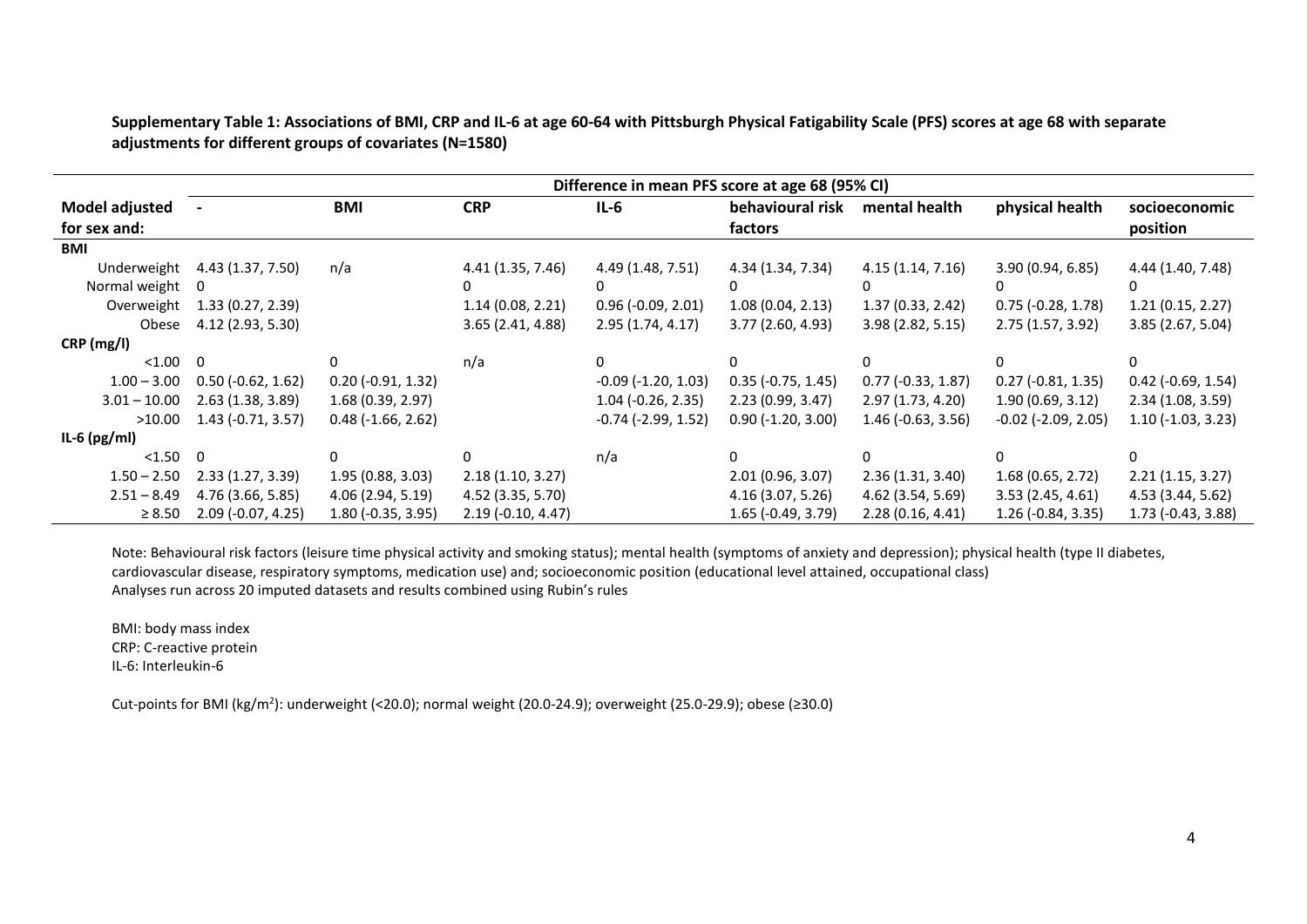**Supplementary Table 2: Sex-adjusted associations of BMI, CRP and IL-6 at age 60-64 with Pittsburgh Physical Fatigability Scale (PFS) scores at age 68 using different analytic samples**

|                                                     | Difference in mean PFS score at age 68 (95% CI)                 |                                                                 |                                                                 |                                                                 |  |
|-----------------------------------------------------|-----------------------------------------------------------------|-----------------------------------------------------------------|-----------------------------------------------------------------|-----------------------------------------------------------------|--|
|                                                     | Main analytic<br>sample<br>$(N=1580)$                           | <b>Maximum</b><br>available<br>samples                          | Sample with<br>complete data<br>$(N=1250)$                      | <b>Exclusion of</b><br>those with<br>imputed PFS                |  |
| <b>BMI</b>                                          |                                                                 | $N = 1706$                                                      |                                                                 | scores (N=1291)                                                 |  |
| Underweight<br>Normal weight<br>Overweight<br>Obese | 4.43 (1.37, 7.50)<br>0<br>1.33(0.27, 2.39)<br>4.12 (2.93, 5.30) | 4.56 (1.66, 7.47)<br>0<br>1.35(0.32, 2.38)<br>4.16 (3.02, 5.30) | 5.58 (2.21, 8.96)<br>0<br>1.22(0.04, 2.40)<br>4.10 (2.79, 5.41) | 4.40 (1.15, 7.65)<br>0<br>1.39(0.22, 2.55)<br>3.95 (2.64, 5.26) |  |
| CRP (mg/l)                                          |                                                                 | $N = 1591$                                                      |                                                                 |                                                                 |  |
| < 1.00                                              | $\Omega$                                                        | 0                                                               | 0                                                               | 0                                                               |  |
| $1.00 - 3.00$                                       | $0.50$ (-0.62, 1.62)                                            | $0.46$ ( $-0.66$ , $1.58$ )                                     | $0.84$ ( $-0.40$ , $2.07$ )                                     | $0.25$ (-0.98, 1.49)                                            |  |
| $3.01 - 10.00$                                      | 2.63(1.38, 3.89)                                                | 2.72(1.47, 3.97)                                                | 2.69(1.29, 4.10)                                                | 2.06 (0.68, 3.44)                                               |  |
| >10.00                                              | $1.43$ (-0.71, 3.57)                                            | $1.51$ (-0.62, 3.63)                                            | 2.46 (0.09, 4.83)                                               | 1.41 (-0.91, 3.74)                                              |  |
| IL-6 $(pg/ml)$                                      |                                                                 | $N = 1588$                                                      |                                                                 |                                                                 |  |
| < 1.50                                              | 0                                                               | 0                                                               | 0                                                               | $\Omega$                                                        |  |
| $1.50 - 2.50$                                       | 2.33(1.27, 3.39)                                                | 2.32(1.26, 3.38)                                                | 1.97(0.78, 3.16)                                                | 2.13 (0.95, 3.31)                                               |  |
| $2.51 - 8.49$                                       | 4.76 (3.66, 5.85)                                               | 4.79 (3.70, 5.89)                                               | 4.77 (3.57, 5.98)                                               | 4.66 (3.45, 5.86)                                               |  |
| $\geq 8.50$                                         | 2.09 (-0.07, 4.25)                                              | 1.85 (-0.27, 3.98)                                              | 2.64 (0.22, 5.06)                                               | 2.45 (0.07, 4.84)                                               |  |

BMI: body mass index CRP: C-reactive protein IL-6: Interleukin-6

Cut-points for BMI (kg/m<sup>2</sup>): underweight (<20.0); normal weight (20.0-24.9); overweight (25.0-29.9); obese (≥30.0)